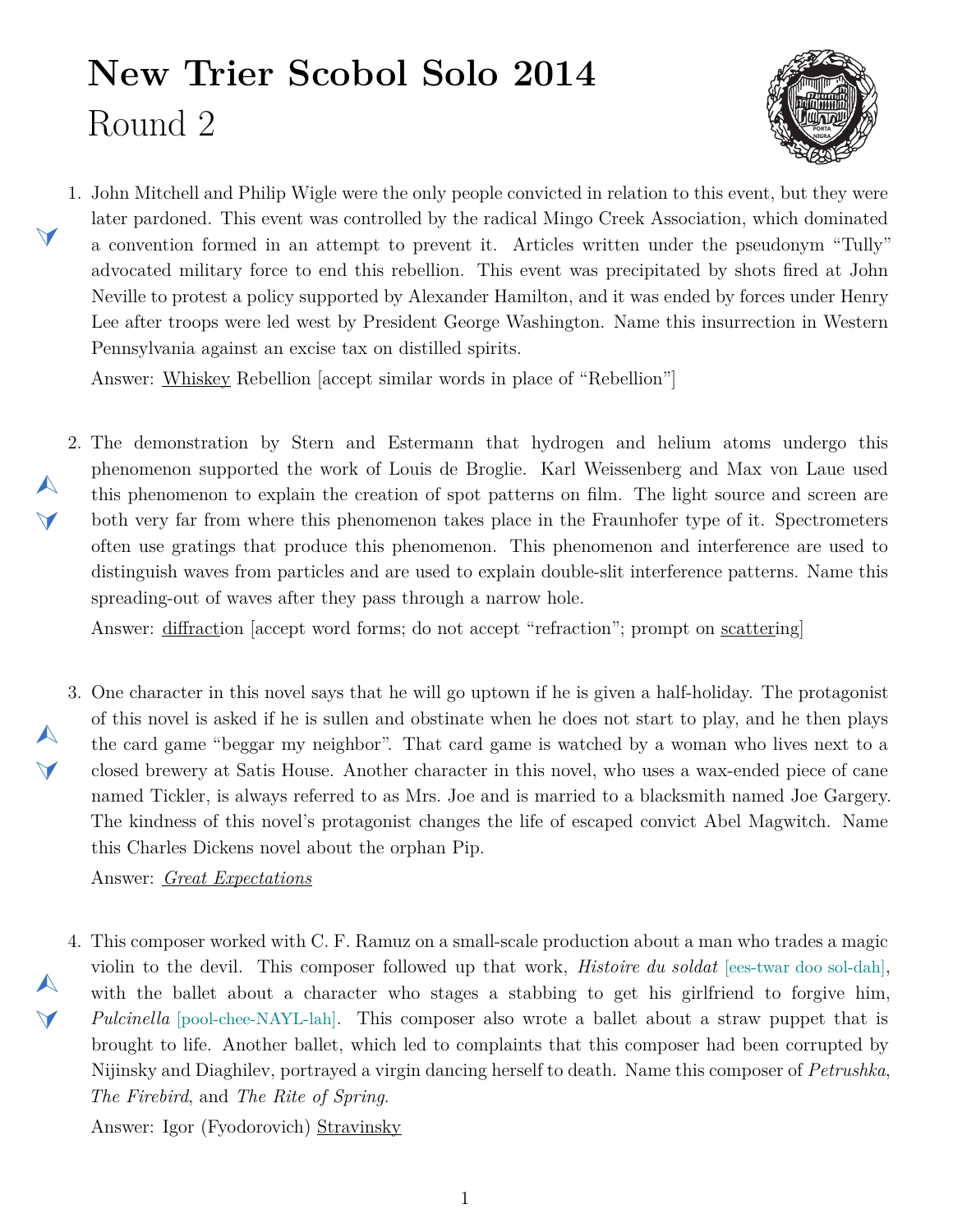<span id="page-1-0"></span>5. Explorer James Tennant theorized that this nation's town of Galle was the site of Tarshish, a port where King Solomon once docked. In the north of this nation is the Jaffna Peninsula and a formation of shoals called Adam's Bridge, which the Palk Strait and the Gulf of Mannar separate from the mainland. This island's longest river, the Mahaweli, eventually flows into the Bay of Bengal. The majority ethnic group in this nation is the Sinhalese, but its Northern Province has a Tamil majority. Its Kandy District produces a lot of tea. Name this nation with the cities Kotte and Colombo that is southeast of India and was called Ceylon by the British.

Answer: Sri Lanka [prompt on Ceylon]

 $\blacktriangle$ 

 $\blacktriangledown$ 

 $\blacktriangle$ 

 $\blacktriangledown$ 

 $\blacktriangle$ 

 $\blacktriangledown$ 

 $\blacktriangle$ 

 $\blacktriangledown$ 

<span id="page-1-1"></span>6. The speaker of this poem hopes that he also wears "such deliberate disguises" like "rat's coat, crowskin, crossed staves". The subjects of this poem "grope together" and "avoid speech" at the "banks of the tumid river". This poem's speaker describes a "cactus land" where a "stone image" will be raised. The lines "Here we go around the prickly pear" open the fifth stanza of this poem. A few words from the Lord's Prayer are recited towards the end of this poem, which begins with an epigraph identifying "Mistah Kurtz" as "dead". This poem states that the world ends "not with a bang but a whimper." Name this T. S. Eliot poem claiming "We are the stuffed men."

Answer: "The Hollow Men"

<span id="page-1-2"></span>7. Sex determination in this organism is controlled by the ratios of Sex-lethal and Deadpan genes, which in turn are proportional to the ratio of X chromosomes to autosomes [AW-toh-sohmz]. Gap and pair-rule genes were discovered in this organism; those genes are responsible for segmentation of their bodies. The salivary glands of this organism contain oversized chromosomes, and this organism contains transposons called P elements. The concept of sex-linked traits was proposed by Thomas Hunt Morgan while researching white-eyed mutants of this organism. Name this model organism, an insect in genus *Drosophila*.

Answer: fruit fly/ies [accept *Drosophila melanogaster* before "*Drosophila*"]

<span id="page-1-3"></span>8. This book suggests that statisticians should determine which government is best by finding where the population increases the most. This book adds that country comparisons are difficult because men in hot climates consume less than men in cold climates. It claims that gaining a possession by being the first occupier is more legitimate than by being the strongest. This book begins by asking whether there can be a sure and legitimate rule of administration, and it states that the structure of society is better seen as a sacred right rather than the result of force. It states "Man is born free, and everywhere he is in chains." Name this work by Jean-Jacques Rousseau.

Answer: *(Of) The Social Contract(, Or Principles of Political Right)* [or *Du contrat social ou Principes du droit politique*]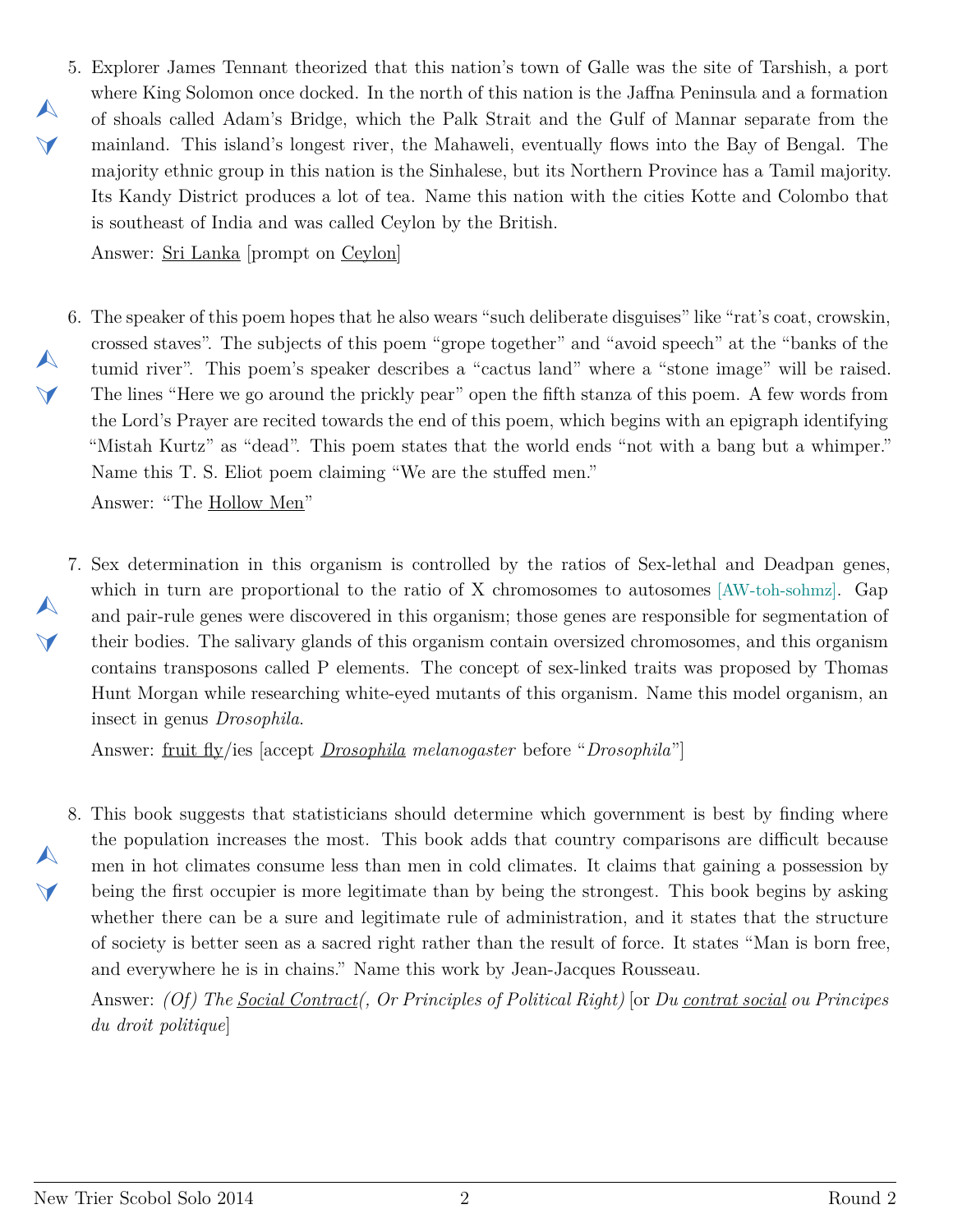<span id="page-2-0"></span>9. A constant plus this function is used to approximate partial sums of the harmonic series. The Mercator series is used to approximate this function applied to the quantity  $1 + x$ , and is calculated by alternately adding and subtracting terms of the form  $x^n/n$  ["x to the  $n^{\text{th}}$  power, divided by  $n$ "]. Applying the complex version of this function to negative one yields the opposite of *i* times pi. The derivative of this function is the reciprocal function,  $1/x$  ["one over x"]. This function was used to design slide rules and is used for the decibel and Richter scales. Name this function, the inverse of the exponential function, that uses the base *e*.

Answer: natural logarithm(ic function) [accept answers that include logarithm and base *e*; do not accept answers mentioning "common"]

<span id="page-2-1"></span>10. One system to predict this phenomenon is the IRI/CPC plume, which is based on data from the  $\blacktriangle$  $\vee$ 3.4 region. This phenomenon occurs after the Madden–Julian oscillation and either the weakening or reversal of the Walker circulation. One part of predicting this event compares the Darwin pressure anomaly to the Tahiti pressure anomaly, and this event is often followed by a smaller event whose changes are in the opposite direction. This phenomenon includes a strong jet stream across the southern United States and warm temperatures in the Pacific, and it occurs approximately every five years. Name this part of the Southern Oscillation that is often followed by La Niña.

Answer: El Niño Southern Oscillation [or ENSO; prompt on Southern Oscillation; do not accept "La Niña"]

<span id="page-2-2"></span>11. In one story by this writer, a fictional poet claims that the first line of a poem "wins the applause of  $\blacktriangle$  $\blacktriangleleft$ the professor, the academician, and the Hellenist." That story is named for a place in a cellar that "is one of the points in space that contains all other points". Another story by this writer features the great grandson of the governor of Yunnan, who had given up his governorship to write a book and build a labyrinth. He wrote about an enormous number of hexagonal rooms in "The Library of Babel". Name this author of "The Aleph" and *The Garden of Forking Paths* whose works were collected in *Ficciones* [feek-see-OH-nayss].

Answer: Jorge Luis Borges

 $\blacktriangle$ 

 $\blacktriangledown$ 

<span id="page-2-3"></span>12. This artist used his son Jarvis as a model for a painting of a family saying grace at a restaurant  $\blacktriangle$  $\Delta$ during Thanksgiving. Nancy Reagan presented a mosaic based on a painting by this artist to the United Nations building. This artist of *The Golden Rule* painted Ruby Bridges entering a newly desegregated high school in *The Problem We All Live With*. This artist depicted a man in a striped, blue-collared shirt rising to speak in the first work from his *Four Freedoms* series. Name this artist who portrayed Rosie the Riveter holding a sandwich on one of the many covers he made for *The Saturday Evening Post*.

Answer: Norman Rockwell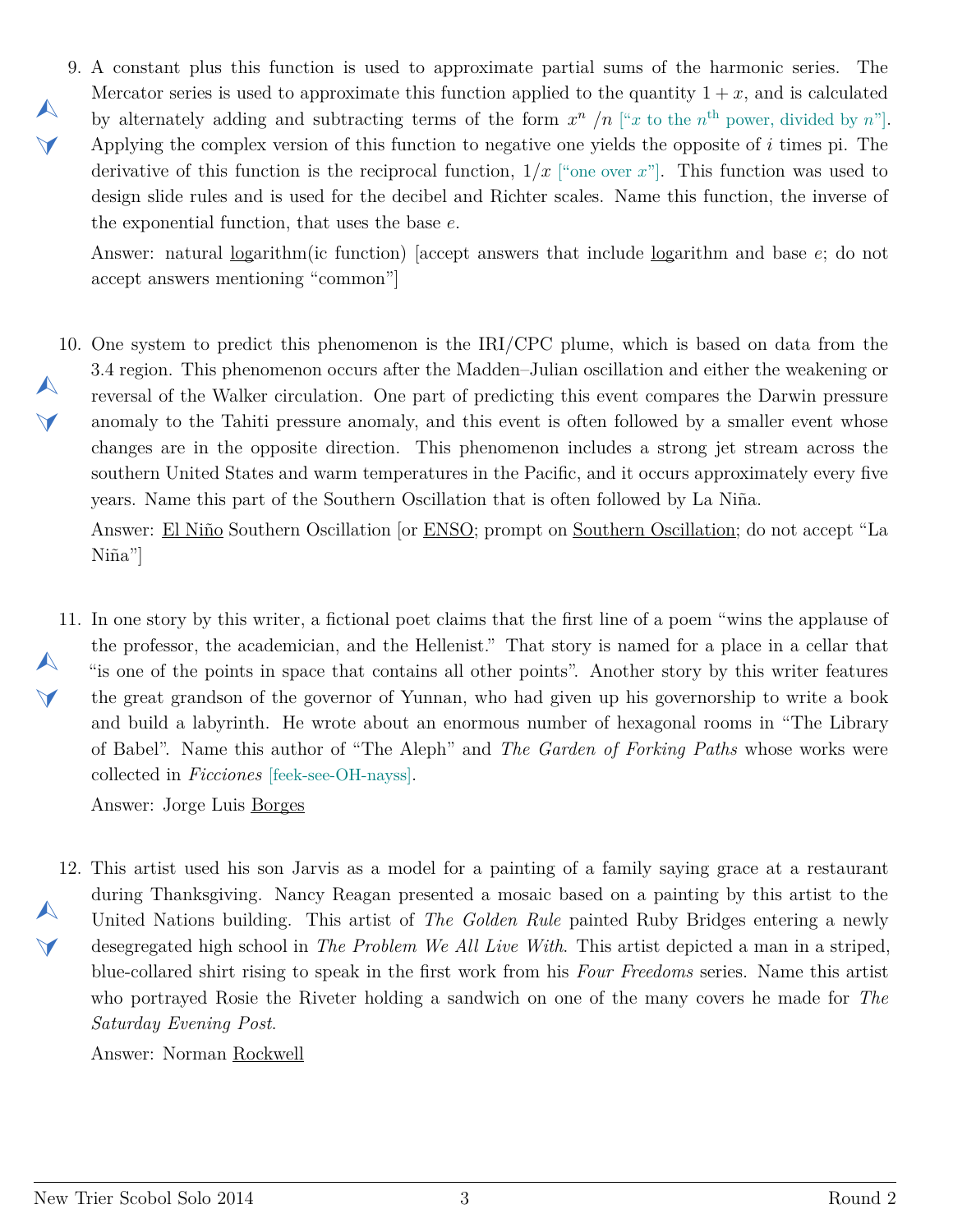<span id="page-3-0"></span>13. This man was noted for his use of what he called "wars of detachment", which used quick hit-and-run  $\blacktriangle$  $\vee$ raids, as well as "tulip bombs", which twisted rails beyond repair on the Hejaz Railway. This man later introduced armored cars and motorcycles to the fighting, and he died during peacetime after swerving to avoid two boys on one of his Brough [bruf] Superior motorcycles. This man planned the capture of Aqaba and Damascus from Ottoman forces. This man served primarily as adviser to Emir Faisal, the man he helped to establish a short-lived pan-Arab government. Name this British officer who helped unite Arab forces against the Ottoman Empire during World War I.

Answer: T(homas) E(dward) Lawrence [or Lawrence of Arabia]

- <span id="page-3-1"></span>14. This hero is in Dante's eighth circle of Hell for abandoning both the mother of his son  $\blacktriangle$  $\vee$ Euneus [yoo-NEE-uss] and another woman. He was considered a threat after losing one of his sandals while being carried across a river. After receiving advice from Phineus, this person was able to pass through the Symplegades [sim-PLEH-guh-deez] by sending a dove through the clashing rocks first. His sons Mermeros and Pheres [FAIR-eez] were murdered by their mother after this man married the daughter of the King of Creon, but his son Thessalus escaped. Name this hero who was assisted by Medea in Colchis [KOL-kiss] to get the Golden Fleece while he led the Argonauts. Answer: Jason
- <span id="page-3-2"></span>15. Olivier Messiaen, who studied under the composer of this piece, claimed that this piece was a satire  $\blacktriangle$  $\blacktriangledown$ on symphonic poems. Its staccato notes, first heard on bassoon, include groups of two and five notes. This piece, subtitled "Scherzo" ["SCARE"-tsoh] after a ballad by Goethe [GRR-tuh], has been popular since its 1897 premier. This work shares the name of the poem that inspired it, though it was composed by a Frenchman. This piece became more popular when Leopold Stokowski conducted it in a 1940 film, and its best known section is the broomstick theme. Name this musical piece by Paul Dukas [doo-kah] that is used in the part of *Fantasia* featuring Mickey Mouse.

Answer: *The Sorcerer's Apprentice* [or L'*apprenti sorcier*]

<span id="page-3-3"></span>16. The stability of these substances is related to the voltage drop at the double layers that surround the  $\blacktriangle$  $\blacktriangledown$ components of these substances. These substances destabilize when particles aggregate, a process called flocculation ["flock"-yoo-LAY-shun]. These substances often appear blue due to scattering caused by the Tyndall effect. When these substances are made up of a solid within a liquid, they are called sols, and when made up of two liquids, they are called emulsions. Unlike suspensions, these substances do not settle. Name this type of substance consisting of one substance dispersed in another, exemplified by milk and smoke.

Answer: colloids [prompt on sols or emulsions before each is mentioned]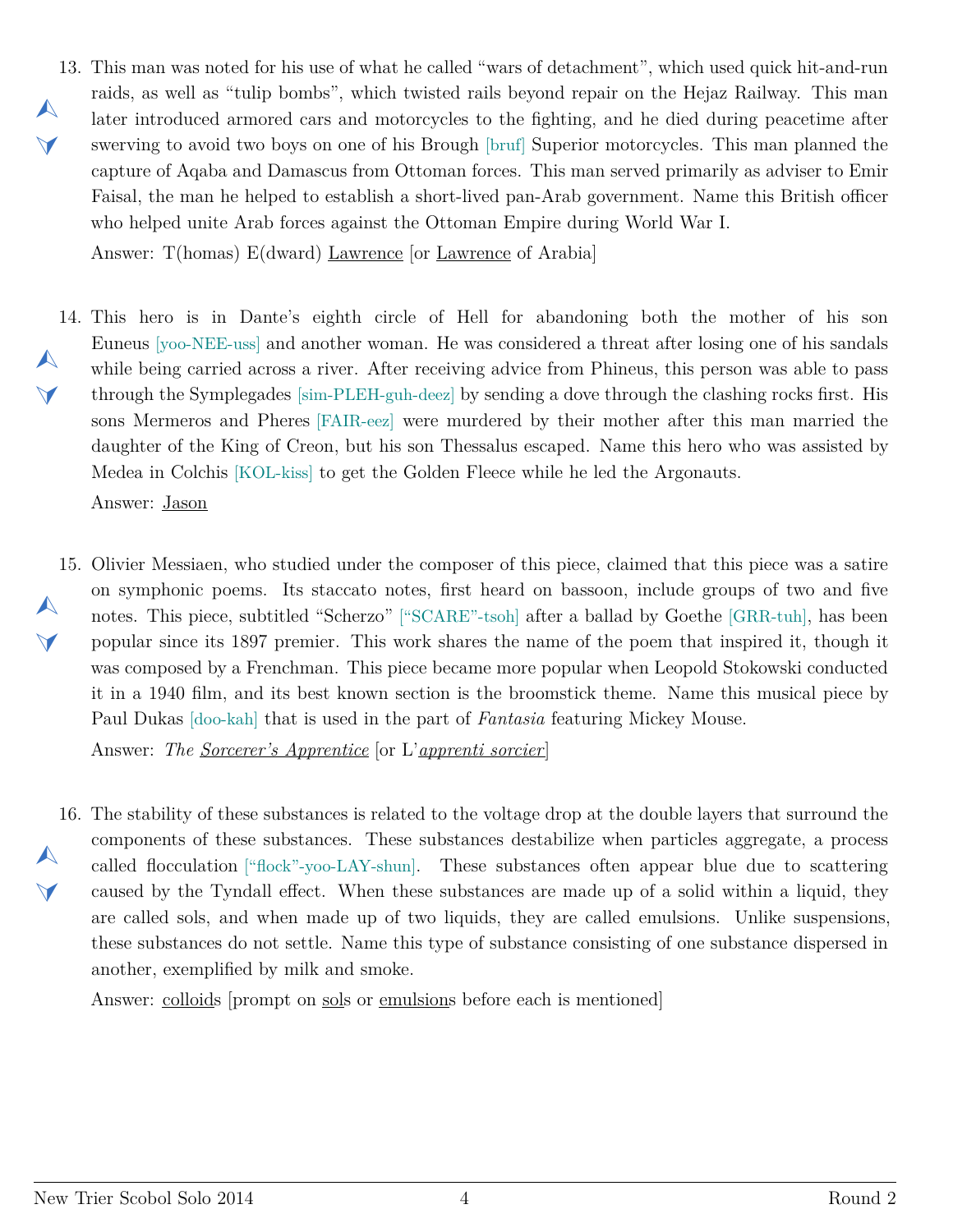<span id="page-4-0"></span>17. This person teamed with Alan Blinder to write books about the 1990s and teamed with George Akerlof  $\blacktriangle$  $\vee$ to write *Efficiency Wage Models of the Labor Market*. This person took a leave from Berkeley to chair Bill Clinton's Council of Economic Advisers from 1997 to 1999. During this person's confirmation hearing in late 2013, there were questions about income inequality and quantitative easing. This person heads an organization that is supposed to promote "maximum employment, stable prices, and moderate long-term interest rates." Identify this woman who replaced Ben Bernanke as Chair of the Federal Reserve.

Answer: Janet (Louise) Yellen

<span id="page-4-1"></span>18.  $\blacktriangle$  $\vee$ independence of this country was supported by the French Army under Étienne Gérard [ayt-yen zhair-ar] during the Ten Days' Campaign, and this country's revolution began after a performance of the opera *The Mute Girl of Portici*. The policies of one king of this European country were investigated by E. D. Morel, George Washington Williams, and Roger Casement. This nation was devastated when Germany invaded during World War I as part of the Schlieffen Plan, and several battles took place in its city of Ypres [EE-pur]. This country's Leopold II controlled the Congo Free State. Name this country comprising Wallonia and Flanders, which has its capital at Brussels.

Answer: (Kingdom of) Belgium [or (Royaume de) Belgique or (Koninkrijk) België]

<span id="page-4-2"></span>19. In this novel, "the click had clicked" when one character hums a song that is only known to the  $\blacktriangle$  $\blacktriangledown$ protagonist and her children. Later in this novel, Mr. Bodwick is attacked with an ice pick when the protagonist confuses him with the schoolteacher. Another character gives his wife to another man and then decides that he does not owe anything to society, so he changes his name to Stamp Paid. The protagonist delivers her fourth child in a boat on her way to live with her mother-in-law Baby Suggs at 124 Bluestone Road in Cincinnati. Name this book about a former slave who kills one of her children, a novel by Toni Morrison.

Answer: *Beloved*

<span id="page-4-3"></span>20. An Alberto Korda photograph of this man shows him gazing up at the Lincoln Memorial. The  $\blacktriangle$  $\blacktriangledown$ economic problems experienced by this leader's country are known as "The Special Period in Time of Peace". After a failed attack at the Moncada barracks, this person gave a four-hour speech ending with the words "history will absolve me." This leader and Venezuelan President Hugo Chávez started the Bolivarian Alliance for the Peoples of Our America. He gained power after leading the 26th of July movement to overthrow Fulgencio [fool-HEN-see-oh] Batista. The Bays of Pigs invasion tried to overthrow this man. Name this former Communist dictator of Cuba, who was replaced by his brother Raúl.

Answer: Fidel Castro [prompt on Castro]